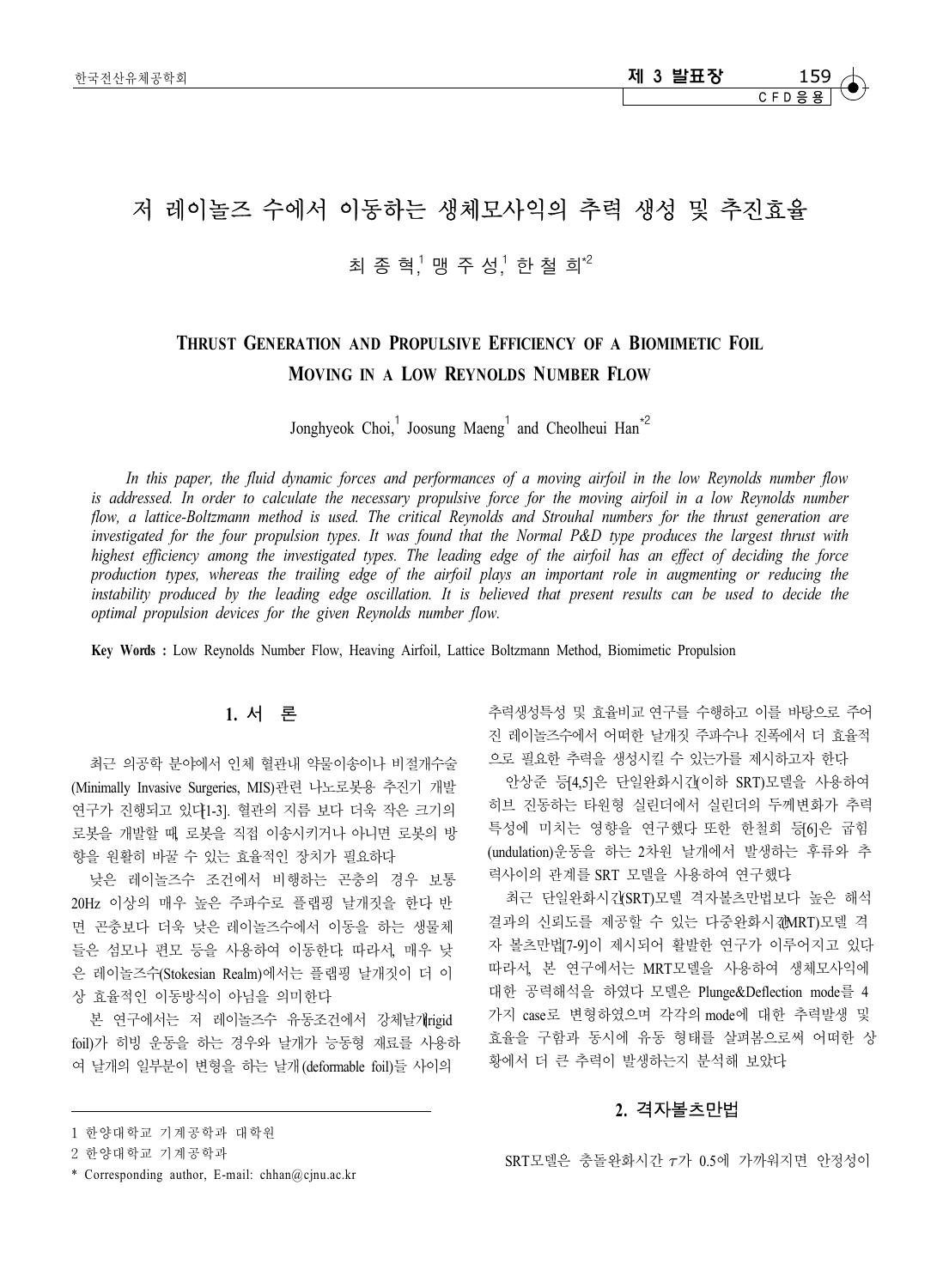### $M$  3 발표장 한국전산유체공학회 한국전산유체공학회 C F D 응 용

나빠진다는 단점이 있다. 이를 극복하기 위해 d'Humieres는 다중의 충돌완화시간을 고려한 격자 볼츠만법을 제시하였다 [9]. 새로운 변수  $\underline{R} = (\rho, e, \epsilon, j_x, q_x, j_y, q_y, p_{xx}, p_{xy})^T$ 은 밀도 분포 함수분포로 구성된 $\underline{F} = (f_{0,}f_{1,}f_{2,}f_{3,}f_{4,}f_{5,}f_{6,}f_{7,}f)^T$ 와 다음과 같은 관계를 갖고 있다.

$$
\underline{R} = \begin{pmatrix} \rho \\ e \\ e \\ f_x \\ g_x \\ g_y \\ g_y \\ g_y \\ g_y \\ g_y \end{pmatrix} = \begin{pmatrix} 1 & 1 & 1 & 1 & 1 & 1 & 1 & 1 \\ -4 & -1 & 2 & -1 & 2 & -1 & 2 & 1 \\ 4 & -2 & 1 & -2 & 1 & -2 & 1 & 2 \\ 1 & 1 & 0 & -1 & -1 & -1 & 0 & 1 \\ 0 & 1 & 1 & 0 & -1 & -1 & -1 & 0 & 1 \\ 0 & -2 & 1 & 0 & -1 & 2 & -1 & 0 & 1 \\ 0 & 0 & 1 & 1 & 1 & 0 & -1 & -1 & 1 \\ 0 & 0 & 0 & 1 & -2 & 1 & 0 & -1 & 2 & 1 \\ 0 & 0 & 0 & -1 & 0 & 1 & 0 & -1 & 0 \\ 0 & 0 & 1 & 0 & -1 & 0 & 1 & 0 & -1 \end{pmatrix} \begin{pmatrix} f_0 \\ f_1 \\ f_2 \\ f_3 \\ f_4 \\ f_5 \\ f_6 \\ f_7 \\ f_8 \end{pmatrix}
$$
\n
$$
= \underline{M} \underline{F} \tag{1}
$$

여기서  $\underline{M}$ 은 9×9 변환행렬이다. 행렬  $\underline{R}$ 의  $\rho$ 는 유체 밀도<br>- 너 신부가 나는 신부가인 기수 소 이 소노 오도라 만드 를,  $e$ 는 에너지,  $\epsilon$ 는 에너지의 자승,  $j_x$  와  $j_y$ 는 운동량 밀도 (또는 질량유속),  $q_x$  와  $q_y$  는 에너지 유속, 그리고  $p_{xx}$  와  $p_{xy}$ 는 각각 전단응력텐서의 대각 그리고 비대각 항들을 나타 낸다.

SRT의 단점인 불안정성은 각각의 노드마다 같은 완화시간 을 적용시켜주는 것에 원인이 있다7]. 때문에 MRT의 경우에 는 다음과 같이 노드마다 다른 완화시간을 사용하게 된다.

$$
\widetilde{e} = e - s_1 (e - e^{eq})
$$
\n
$$
\widetilde{\epsilon} = \epsilon - s_2 (\epsilon - \epsilon^{eq})
$$
\n
$$
\widetilde{q}_x = q_x - s_4 (q_x - q_x^{eq})
$$
\n
$$
\widetilde{q}_y = q_y - s_6 (q_y - q_y^{eq})
$$
\n
$$
\widetilde{p}_{xx} = p_{xx} - s_7 (p_{xx} - p_{xx}^{eq})
$$
\n
$$
\widetilde{p}_{xy} = p_{xy} - s_8 (p_{xy} - p_{xy}^{eq})
$$
\n(2)

위 식에서 ~는 충돌이 일어난 후의 상태임을 의미하며  $s_{i}$ 는 이완계수의 역수를 나타낸다. 각 식의 평형상태의 값은 서 를 나타낸다. 그러므로 추력 효율(η)은 식 (16)과 같다. 로 값을 가지게 되며 다음과 같이 표현된다.

$$
e^{eq} = -2\rho + 3(u^2 + v^2)
$$
  
\n
$$
e^{eq} = \rho - 3(u^2 + v^2)
$$
  
\n
$$
q_x^{eq} = -u
$$
  
\n
$$
q_y^{eq} = -v
$$
  
\n
$$
p_{xx}^{eq} = u^2 - v^2
$$
  
\n
$$
p_{xy}^{eq} = uv
$$
\n(3)

충돌과정이 완료된 후 전파가 일어나기 전에 $\tilde{R}$ 을 다시 $\tilde{f}$ ć 로 변환시켜주게 되는데 이러한 과정은 아래와 같다.

$$
\tilde{\underline{f}} = \underline{F} - \underline{M}^{-1} \underline{S} (\underline{R} - \underline{\widetilde{R}}) \tag{4}
$$

여기서 S는 대각행렬 형태로 다음과 같이 표현된다.

$$
\underline{S} = diag(0, s_1, s_2, 0, s_4, 0, s_6, s_7, s_8) \tag{5}
$$

#### **2.1** 효율 계산

 $T$ 를 진동 주기라고 하면 주기 평균 소비력 $\overline{P}$ )과 추력  $\overline{F_x}$ )은 다음과 같다.

$$
\overline{P} = \frac{1}{T} \int_0^T F_n(t) \frac{dS_n}{dt} dt
$$
\n
$$
\overline{F_n} = \frac{1}{T} \int_0^T F_x(t) dt
$$
\n(6)

여기서  $\overline{F_n}$ 과  $\overline{F_x}$ 는 각각 면의 수직방향과 유동방향의 순 간힘이며  $dS_n/dt$ 는 면의 수직방향 속도이다.

따라서 주기 평균 소비력 계슈 $\delta$ )는 다음과 같다.

றු이며 
$$
dS_n/dt
$$
는면의 수직방향 속도이다  
마라서 주기 평군 소비력 계ி(10)는 다음과 같은.  
\n
$$
\delta = \frac{\overline{P}}{(\frac{1}{2}\rho U_{\infty}^2 c)}U_{\infty}
$$
\n(7)

그리고 주기 평균 추력 계수(5)는 다음과 같다.

$$
(\frac{1}{2}\rho U_{\infty}^{2}c)
$$
  
\n
$$
\exists \vec{z} \in \vec{z}
$$
  
\n
$$
\vec{z} = \frac{\overline{F_{x}}U_{\infty}}{(\frac{1}{2}\rho U_{\infty}^{2}c)U_{\infty}} = \frac{1}{T}\int_{0}^{T}(-C_{d})dt
$$
 (8)

여기서  $\rho$ 는 유체 밀도를  $c$ 는 특성길이를,  $C$ ,는 항력계수

$$
\eta = \frac{\xi}{\delta} \tag{9}
$$

#### **3.** 결 과

본 연구에서는 Fig. 1에 제시된 바와 같이 4가지 유형의 히브진동을 하는 에어포일들에서 발생하는 추력특성 및 추진 효율을 비교하였다. DO(Deflection Only)는 히브진동을 하지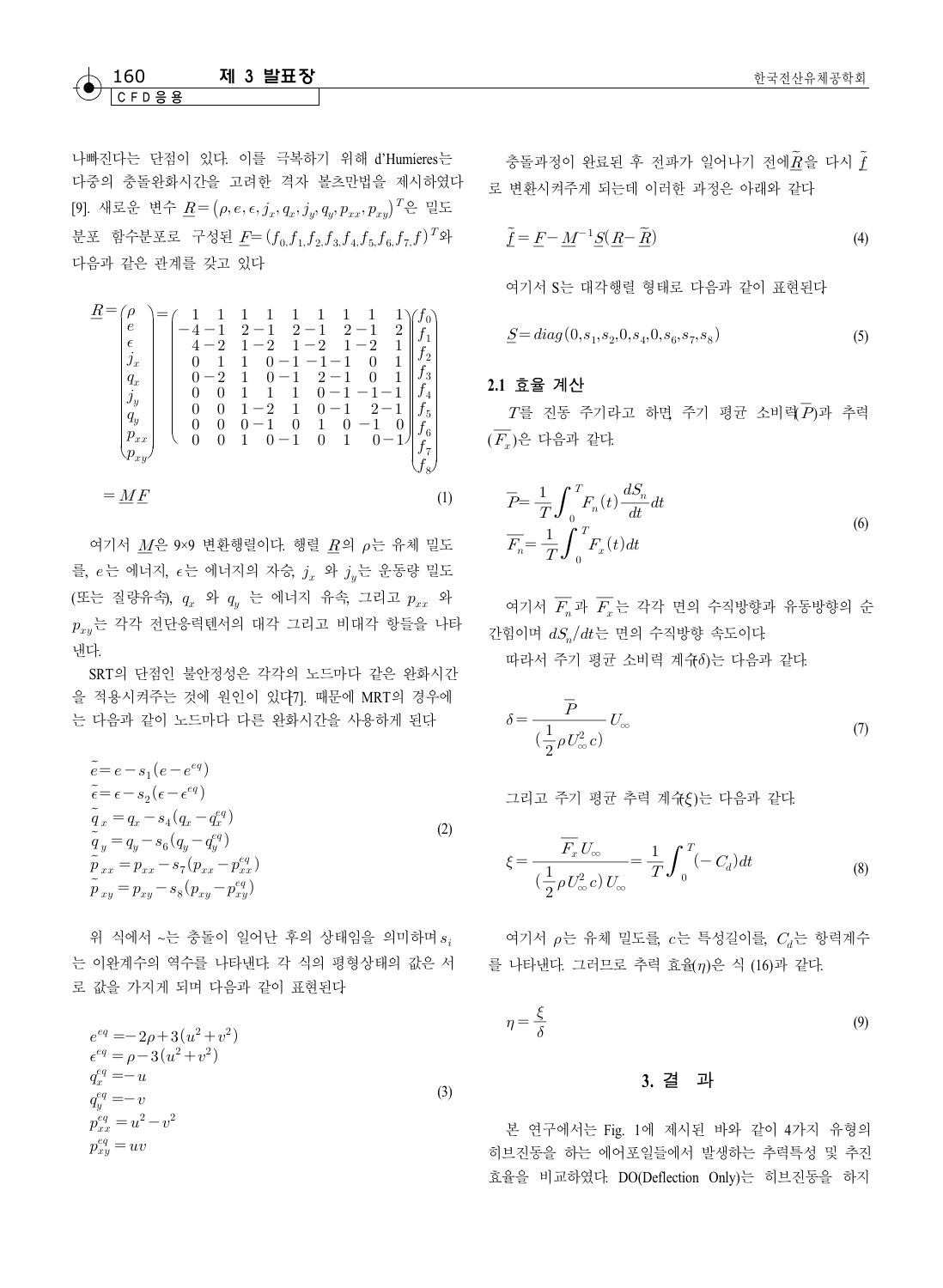

Fig. 1 Nomenclature of propulsion device types

않고 날개의 끝부분만 변형을 하는 경우이며, HO(Heaving Only)는 강체날개가 히브진동을 하는 경우이며, Normal P&D( Normal Plunge and Deflection)는 날개 전연의 히브진폭은 HO(Heaving Only)및 DO와 같으나 날개 후반부분이 aL만큼 더 크게 변형을 하는 경우이다. 또한 Inverse P&D(Inverse Plunge and Deflection)는 오히려 날개의 후연이 전연보다 aL만 큼 더 적게 진동을 하는 경우를 나타낸다.

본 연구에서 사용한 MRT-LBM 기법의 검증을 위해 기존 의 계산결과들과 비교하여 Fig. 2에 나타내었다. Fig. 2(a)에는 Miao의 결과와 SRT-LBM을 사용하여 계산한 추력계수값을 비교하여 나타내었다. 안상준 등이 사용한 SRT-LBM은 Miao 의 계산결과[10]와 계산된 Strouhal 수 (이하 St) 범위 내에서 다소 과소 예측하는 경향을 보여주었다. 본 연구의 MRT-LBM은 St<0.55인 경우 SRT-LBM의 계산결과와 거의 일 치했으며, St>0.65인 경우 SRT-LBM이나 Miao의 계산결과 보 다 큰 값을 나타내었다. Fig. 2(b)에는 추진효율을 비교하여 나타내었다.

#### **3.1 HO** 와 **DO** 유형 사이의 비교

Fig. 3은 Reynolds 수가 50에서 200까지 변하고, St가 0.25 에서 0.77까지 변화할 때, 에어포일들이 가지는 추력계수 값 을 나타낸 그림이다. Fig. 3(a)는 DO와 HO 두 가지 유형사이 의 추력계수값의 변화를 그리고 Fig. 3(b)는 Normal P&D와 Inverse P&D 유형들 사이의 비교를 나타낸 그림들이다.

Fig. 3(a)의 DO와 HO의 경우 전연의 진폭이 다르고 후연 의 진폭이 동일 한 경우 이다. 에어포일의 후연만 진동하고 전연부분의 진동이 없는 DO의 경우 추력이 발생하지 않으며 오히려 St 증가에 따라 항력이 더 증가할 수 있다. 반면에 전



연과 후연이 동시에 진동을 하는 HO의 경우 Reynolds 수가 커짐에 따라 추력발생을 시작하는 임계 Strouhal 수(Stc)가 점 차 작아지는 것을 알 수 있다. Fig. 3(b)의 Normal P&D 와 Inverse P&D는 전연의 진폭은 동일하고 후연의 진폭은 큰 차 이가 있는 유형들 사이의 비교이다. 그림에서 Normal P&D는 Reynolds 수가 증가함에 따라 추력계수 값이 증가하고 Inverse P&D는 항력계수 값이 감소한다. 전연부의 진폭이 동일함에도 불구하고 Normal P&D가 Re=200에서 Stc=0.25인 반면 Inverse P&D 유형의 에어포일은 계산된 범위 내에서 추력을 발생시 키지 못하고 있다.

이상의 Fig. 3의 결과들로부터, 전연부가 모두 진동하는 HO, Normal P&D, Inverse P&D 3가지 유형은 Strouhal 수 중 가에 따라 Stc가 작아지는 경향을 보인 반면, 전연부의 진동 이 없는 DO 유형은 Strouhal 수가 증하함에 따라 오히려 항력 이 증가를 하는 경향을 보였다. 따라서, Reynolds 수 및 Strouhal 수 증가에 따른 추력증가에 에어포일의 앞전이 미치 는 영향이 매우 큰 것을 알 수 있다. 아울러 동일한 앞전의 진폭을 가지는 HO, Normal P&D, Inverse P&D 3가지 유형의 경우 뒤전 부분의 진폭이 가장 적은 Inverse P&D 또한 계산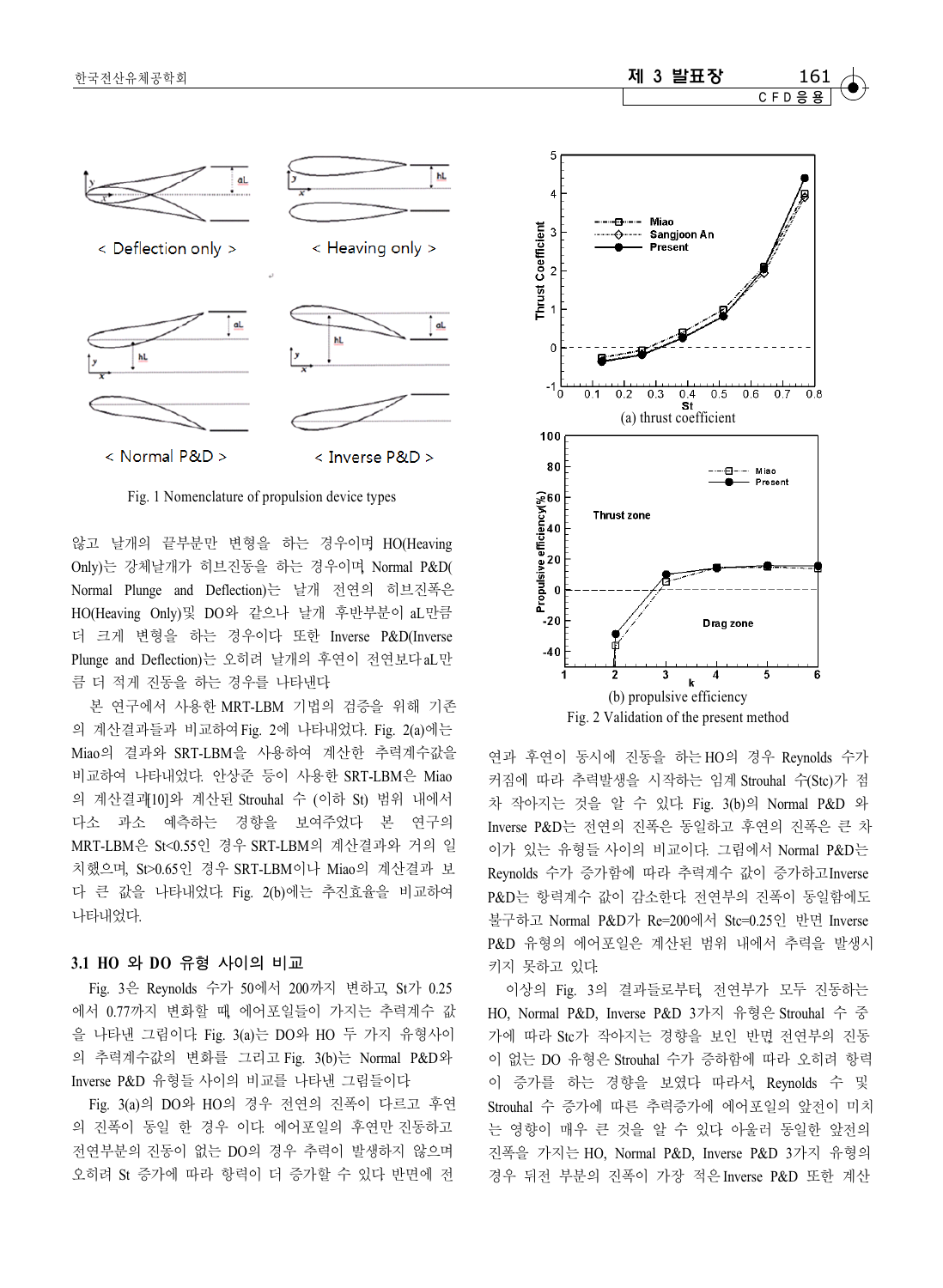

(b) Normal P&D와 Inverse P&D 사이의 비교



된 Reynolds 수와 Strouhal 수 범위 내에서 추력을 발생시키지 따라서, 앞전부분의 진동으로 인하여 야기되는 경계층의 불안정성을 뒤전부분이 더욱 증폭시켜 추력의 크기와 추진효 율 값이 다르게 나타나는 것으로 파악된다.

Fig. 4에서는 Re=50일때 에어포일들 주변의 와도분포를 나 타낸다. k=4(St=0.512)인 경우 HO 및 Normal P&D 유형의 에 어포일들은 역 Karman 와열의 후류형태를 보여주고 있으며 Fig. 3(b)에서 볼수 있듯이 추력들을 발생시킨다. 반면 DO나 Inverse P&D 유형의 에어포일들은 와열이 동일 선상에 있거 나(Inverse P&D의 경우), DO와 같이 역 Karman 와열의 형태 이긴 하나 와열의 버섯구름 머리모양에서 머리가 향하는 방 향의 경사가 크지 않아서 추력발생과 와열형태사이의 위상차



Normal P&D k=2(St=0.256)인 경우 k=4(St=0.512)인 경우

Fig. 4 Time evolution of the vorticity behind the moving<br>foil(Re=50). (left-hand side: $k=2$ , right-hand  $(left-hand)$ side:k=4)

가 발생하는 경우이다[4,5].

Fig. 5에 Reynolds 수가 100과 200일 경우 에어포일들이 가지 는 추진효율을 나타내었다. 그림에서 볼 수 있듯이 Normal P&D 와 HO 두 가지 유형만이 추진효율을 나타내며 다른 두 유형은 항력이 발생하여 효율이 음의 값을 가짐을 알 수 있다. 또한 추 진효율은 Stc 이상의 값에서 St가 증가함에 따라 전반적으로 증 가를 하다 최대값을 가지며 그 이후 효율이 감소하는 경향을 보이고 있다. Normal P&D 유형의 경우 Reynolds 수가 100인 경 우 16.9%, 200인 경우 21.4%의 최대 효율을 얻을 수 있다.